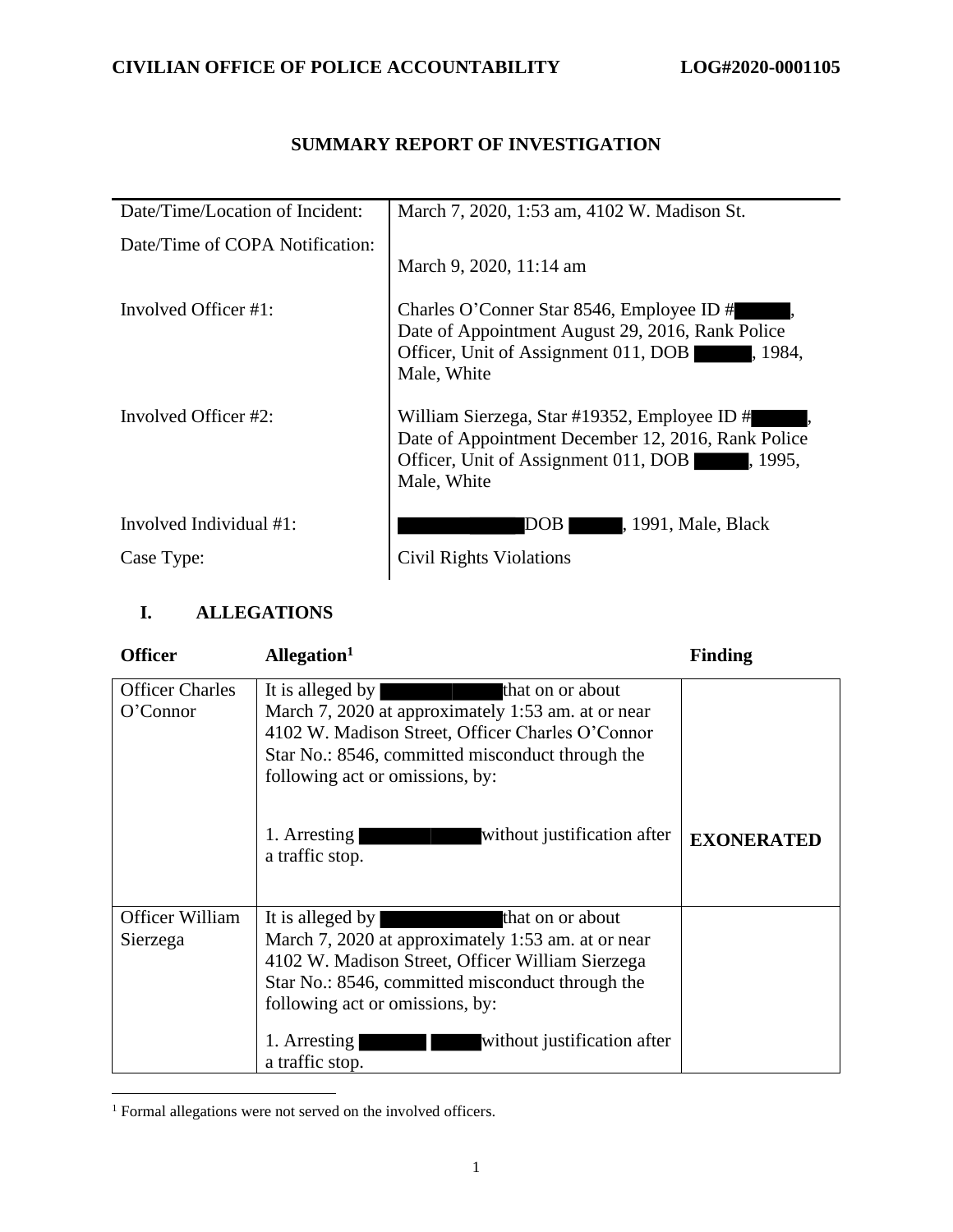|  | <b>EXONERATED</b> |
|--|-------------------|
|  |                   |

#### **II. SUMMARY OF EVIDENCE<sup>2</sup>**

On March 7, 2020 at approximately 1:52 am, Officer William Sierzega and his partner Officer Charles O'Conner observed vehicle in motion creating traffic violations and arrested him based on their observations and suspicion of driving while under the influence of alcohol.

The **Arrest Report**<sup>3</sup> documented Officers observations of as he drove northbound on Pulaski Road. After turned left onto Madison Street where he swerved into the right hand lane and failed to use a turn signal. **The state of speed, untiled at a high rate of speed, until he stoped at** a red light with the van tires across the intersection line. Officers then observed the van stop near 4100 W. Madison without brake lights. The narrative documented as confused and thick tongued. Officer Sierzega noted that there was an open, nearly empty beer bottle and breathe emitted an odor of an alcoholic beverage. was noted to have glassy blood shot eyes. Officer Sierzega administered Standardized Field Sobriety Tests (SFSTs). Noted was the Horizontal Gaze Nystagmus (HGN) test result of 6 clues. The Walk and Turn (WAT) test result of 4 clues and the One Leg Stand (OLS) test result of 3 clues. was taken into custody for Driving under the Influence (DUI). After transport to the 011 District, provided a breath sample after the observation period that showed a Breath Alcohol Concentration (BrAC) of 0.100 g/210L. Officer Sierzega noted that was driving without regard for public safety.

The Body Worn Camera<sup>4</sup> (BWC) of Officer Sierzega is activated as officers observe vehicle. Officers curb the vehicle after it turns and parks. Officer Sierzega approaches on the drivers side and informs him that he was driving recklessly. BWC video captures Officer Sierzega explain the traffic violations of the high rate of speed and crossing over from the left lane to the right lane. In response to Officer Sierzega request for his license and insurance, gives his drivers license and pulls a near empty box of beer bottles including one empty bottle from the back of the van. does not produce an immediate copy of his insurance instead he places a cellphone call to his mother and asks her to send a copy.

denies drinking alcohol. was asked to exit the vehicle and gave officers permission to "search the van and do what ever you want to do." As walked to the rear of the van, Officer Sierzega walked behind him and stated "Gate Ataxia. I think you may be under the influence of alcohol."

While standing on the sidewalk, states he is taking medication for a foot fungus, after which he takes off his sock to display his foot. Officer Sierzega administers a roadside SFST

<sup>2</sup>COPA conducted a full and complete investigation of this matter, including the interview of all pertinent civilian and officer witnesses, and the collection and review of digital, documentary, and forensic evidence. As part of COPA's ongoing efforts to increase case closure capacity, certain cases opened under IPRA are summarized more succinctly in a Modified Summary Report of Investigation, pursuant to COPA Guideline Modified Summary Report of Investigation Template and Approvals, effective February 13, 2019.

<sup>3</sup> Attachment #3

<sup>4</sup> Attachment #7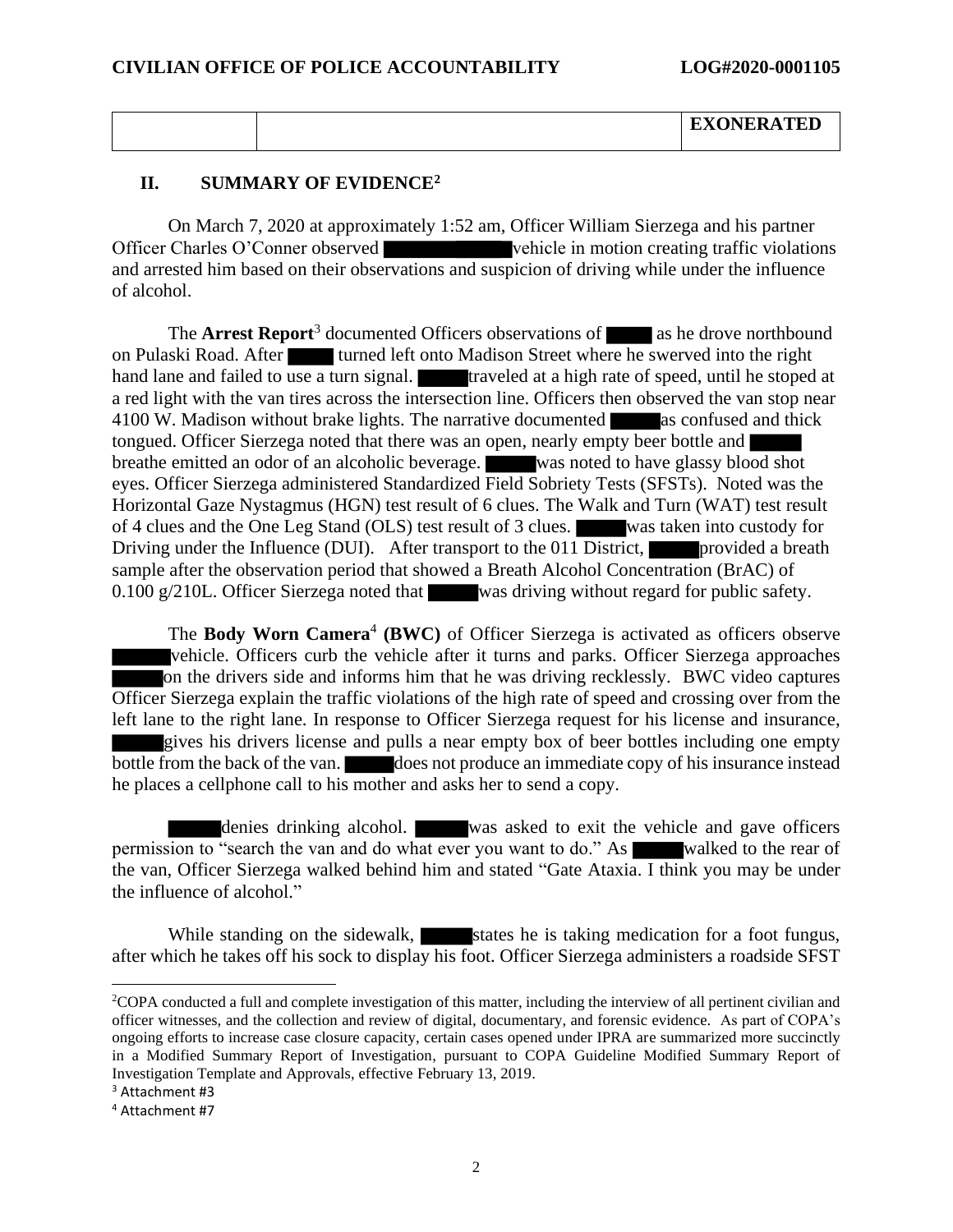including WAT test and the HGN test and the OLS test. The video ends as is placed in custody.

### **III. ANALYSIS AND CONCLUSION**

alleged that officers arrested him without justification and that he passed the breathalyzer test at the station proving that he was not intoxicated. After examining the available BWC video, the documentary evidence, and the complainant's interview, COPA has determined that there is insufficient evidence to prove the allegation that the officers were unjustified in arresting  $\blacksquare$  for violating traffic laws.

Under Illinois law, a person shall not drive or be in actual physical control of any vehicle within this state while the alcohol concentration in the persons blood, other bodily substance, or breath is 0.08 or more... or while under the influence of alcohol.<sup>5</sup> In the event a sworn officer observes a subject displaying indicators, including traffic violations, that may lead a reasonable officer to believe that the subject is operating or in actual physical control of a vehicle, that officer would then possess the requisite reasonable suspicion to further investigate to determine the sobriety of said subject. As a part of that investigation, the officer may also request that the subject complete field sobitey tests (FST). If based upon a totality of the circumstances, the officers concludes that the subject is operating or is in actual physical control of a vehicle while under the influence of alcohol, that officer would then possess probable cause to effectuate an arrest of the subject. Finally, in furtherance of his/her investigation, after the subject is arrested, the officer may also require the driver to take a breathalyzer test.

Here, while the BWC video does not capture the moving traffic violation prior to the officer initiating contact with the conversations and FSTSs were recorded. During their interactions with officers asked a series of questions and administered a battery of tests to determine if was DUI. Officer Sierzega explained to that his vehicle was observed in motion and drew attention based on the vehicle maneuvers. Suspicious behavior included weaving into the right lane, a stop beyond the limit line at the intersection and the rate of speed that was traveling. Also, noted was failure to use a turn signal. The officers developed their initial suspicion of driving under the influence based on the vehicle maneuvers which they associated with impairment.

The face to face contact allowed the officers to further observe and interview During the personal contact at the driver's door, Officer Sierzega recognized the odor of alcohol on breath. Officer Sierzega noted bloodshot, glassy eyes and thick tongued speech referring to slurred speech. Captured on BWC is the box of beer shown by to Officer Sierzega. Officer Sierzega comments that one of the bottles was open and almost empty. apologized but did not refute the statement.

As walked to the back of the vehicle, Officer Sierzega noted Gait Ataxia (unsteady and staggery gait in which walking is uncoordinated and appears to be not ordered.) Although denies consuming alcohol, he agreed to the FSTSs. The BWC captured as he performs the tests. Post stop and during the tests repeated the officer's questions and

<sup>5</sup> 625 ILCS 5/11-501 (a) (1-2).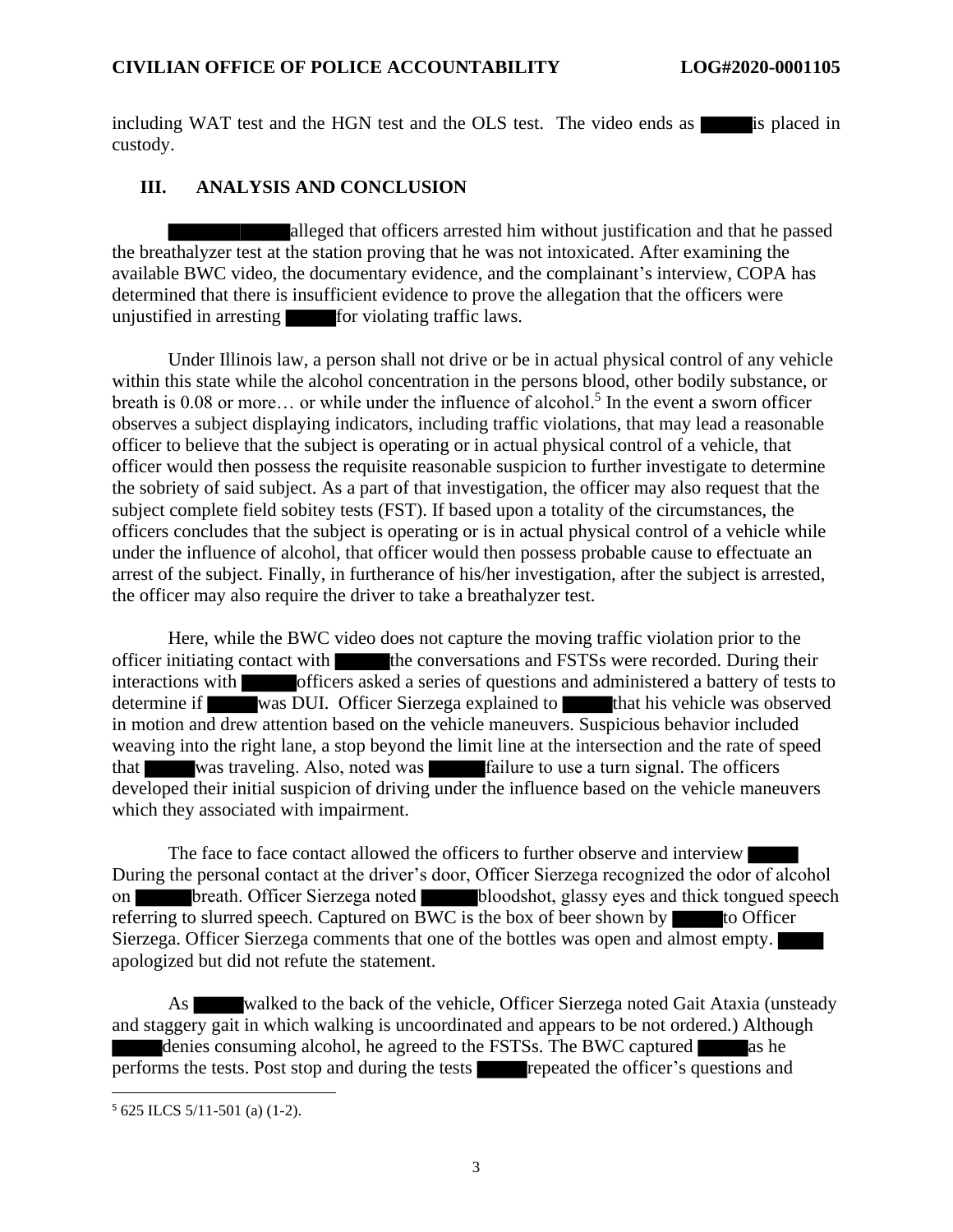#### **CIVILIAN OFFICE OF POLICE ACCOUNTABILITY LOG#2020-0001105**

exhibited clues of intoxication including fumbling with his license and mobile phone, unsteady walking, problems tracking with his eyes and balance problems. Based on the police officers training and interpretation of **performance**, the officers had probable cause to place into custody for driving under the influence of alcohol. In addition, the results of the breathalyzer test exceeded the acceptable limit.

While the smell of alcohol, slurred speech, blood shot eyes, the numerous traffic violations observed by the officers and failure of the FST are not enough to prove driving under the influence beyond a reusable doubt, these indicators were enough to create the requisite reasonable suspicion to investigate and finally, the probable cause to arrest for DUI. Finally, also exceeded the legal limit allowed per the breathalyzer test results, further solidifying the accuracy of the officers' observations.

After careful consideration of all the facts, COPA finds that it is highly and substantially more probably to be true than not that was driving under the influence and the Officer Sierzega and O'Connor were justified in arresting him. Accordingly, COPA finds that this allegation is **EXONERATED**.

Approved:



6/15/2021

Matthew Haynam *Deputy Chief Administrator – Chief Investigator* Date